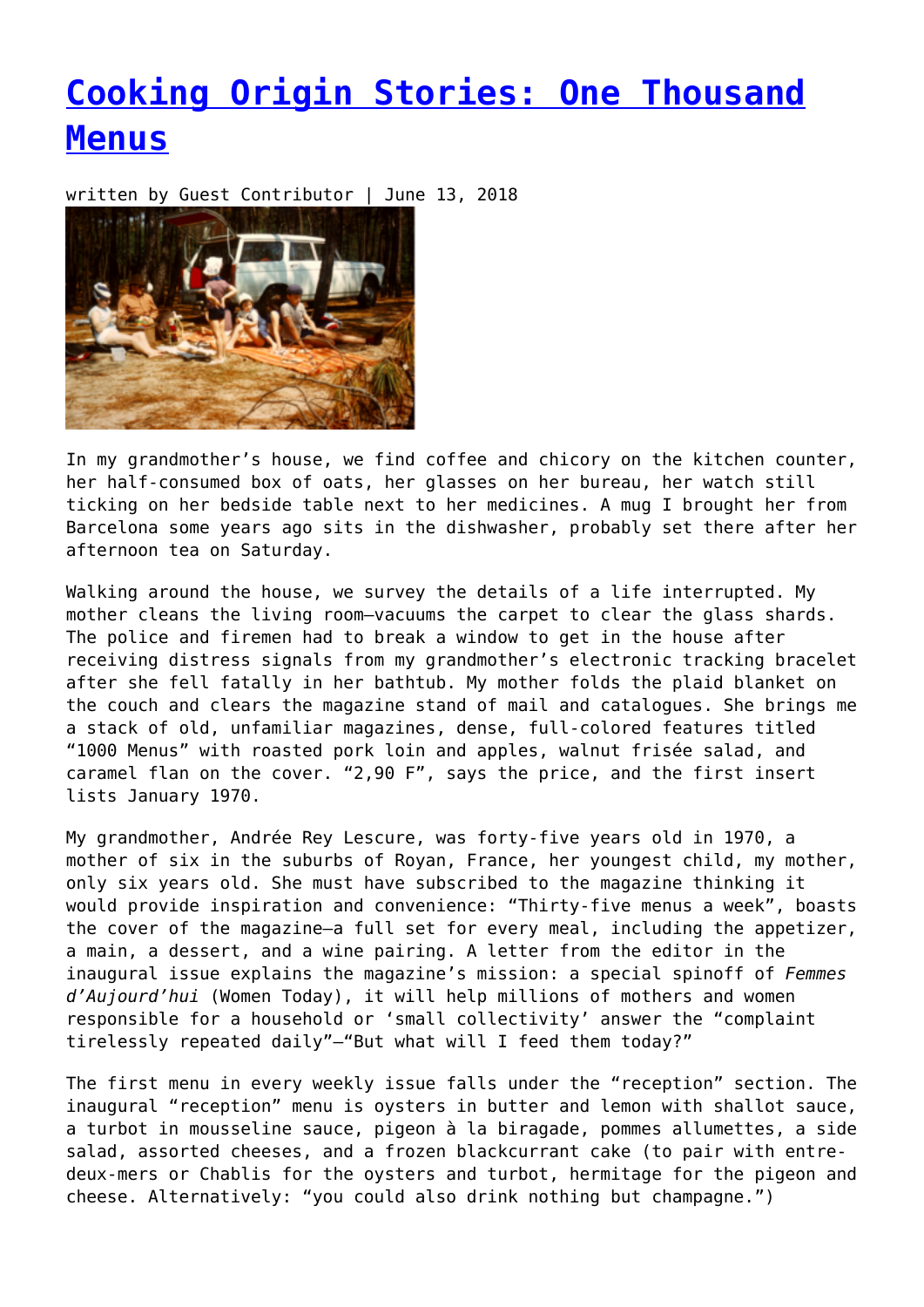I had to Google half the recipes to understand that mousseline sauce was a rich cousin of hollandaise sauce with whipped cream, that "à la bigarade" meant a gastrique with bitter oranges, and that "matchstick apples" referred to skinny fries. The menus for the rest of the week were hardly any less ostentatious: braised duck with turnips on Sunday, grilled andouillettes in mustard sauce on Monday, poached mackerel with leeks and red cabbage salad on Tuesday. I find a pink detachable booklet in the centerfold: a daily shopping list with all ingredients and empty lines on which to take notes for the supermarket. On the last page, handy tips for the shopping of the week: "the veal season begins with the arrival on the market of the first suckling veals; the price of other meats should be quieted down by this new concurrence."

My grandmother hated cooking. But she accepted it as a duty of life: growing up as a seamstress' daughter in Normandy in the 1920s and 30s, she married a returning soldier after WWII, moved to Gabon with him and had four children there before returning to France and settling by a bustling mining town in the Mediterranean brush of the south. She chronicled her month-long journey aboard a cargo ship to Africa as a 25 year-old newlywed in a few handwritten pages of a memoir we find deep in the burrows of her desk. That departure was, other than a stay in England as a student, her first time outside the country. "Onto unknown worlds," she writes, "with a practically unknown man—Jacques and I met only four and a half months before we got married."

He had been assigned to a post in Libreville, Gabon, working for a French lumber-exporting company. She writes of the immensity of blue—the sea, the sky—that surrounds them on the cargo ship as they skirt by the Canary Islands and much of the African coast, occasionally making port calls in Dakar and Abidjan. For the first time, she sees lush tropical fruit piled onto the street stalls—bananas, pineapples, avocados. In Abidjan, my grandfather and she use their last coins to eat a meal of prawns—"veritable gambas," she writes, "not the small, grey shrimp I ate growing up in La Rochelle." A gecko crawls by and watches them eat, head raised. "You'll have to get used to it," Jacques tells her. "We are in Africa now."

In Libreville, she could not believe her luck, as a penniless young bride, when she was shown the ample colonial villa the couple was taking over. In the large backyard grew fibrous mangos and papayas, and not far from the house was a wild beach with milky waters. Its beauty was perturbed only by the logs of wood that washed ashore and framed the creek, "a reminder," she writes, "of what the French had come to do—plunder Gabon of its natural resources."

The French colonials relied on monthly cargo shipments to replenish reserves of ingredients from the motherland—carrots and onions, canned legumes, and what my grandmother, as a good Normande, missed most—the dairy. Unexpectedly pregnant upon arriving to Libreville, she soon worried not only about her husband's meals but also the health and nutrition of one baby, then two, then three, and four. Back in France, she had pursued advanced studies in French language and literature, and, she writes in the memoir, "always thought she would become an educator." The family lived in Gabon for over fifteen years, and my grandmother matured into her middle-age as a full-time mother. "This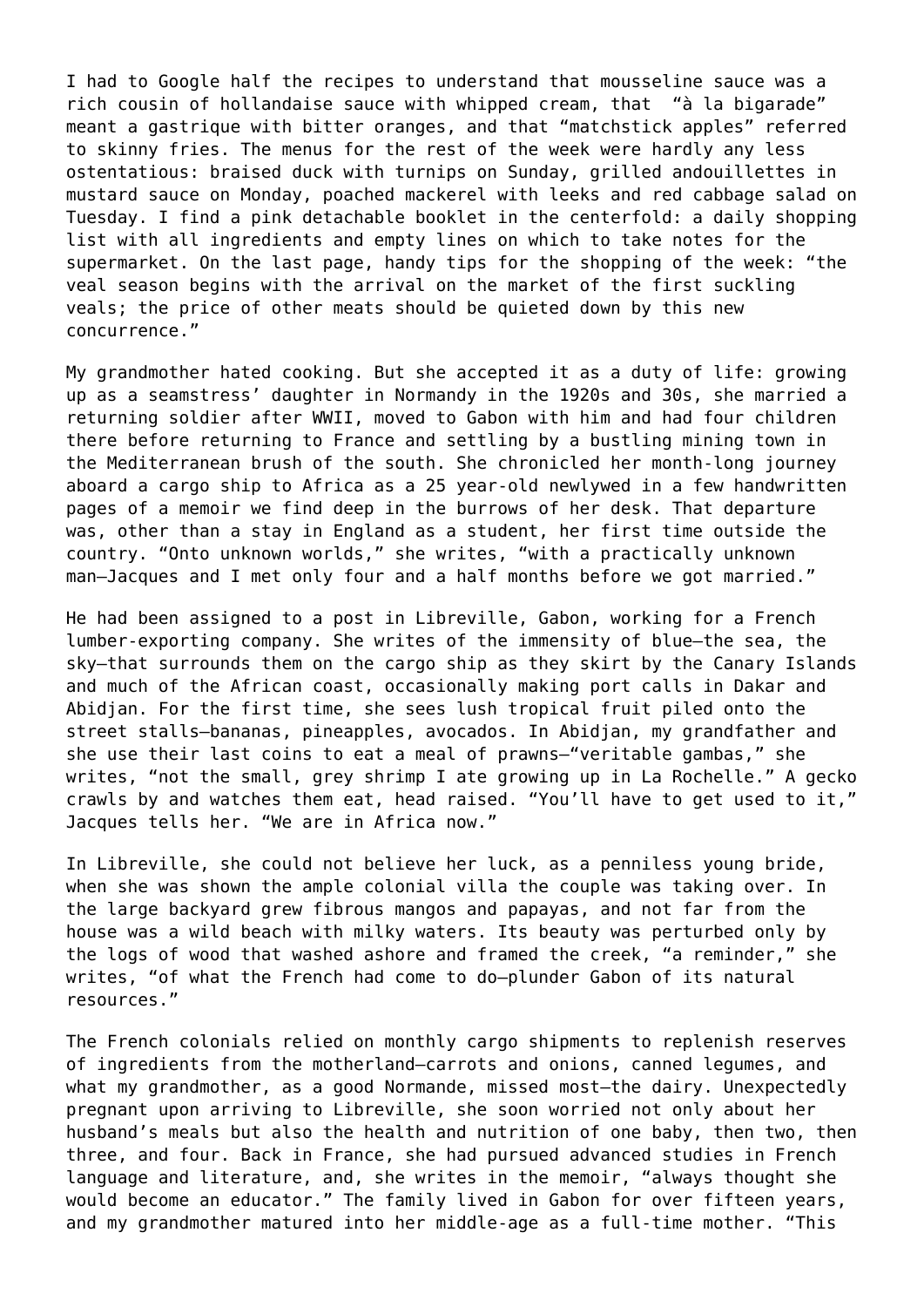may make women nowadays scoff," she writes, "but ultimately, after having children, I discovered that what mattered most to me was becoming an educator to them."

With six kids and a busy husband, my grandmother professed herself a kitchen martyr of her times. Though she may only have sought baseline convenience in feeding the household, the mid twentieth-century French woman was still expected, as a subscription to *1000 menus* illustrates, to roast pigeons and sturgeons, to home-cure meat jellies, to perfect a béchamel sauce, and make sure the meal comes with an appropriate assortment of salads and desserts.

Perhaps it was that level of pressure that made my grandmother raise a daughter who completely eschewed the slimmest pretense of cooking. Though my mother claims to have lived her student years subsiding on "water and baguettes," having her own child forced her make some culinary innovations: she cooked eggs in the microwave and force-fed me boiled eggplants (literally: water, eggplants, salt). Once, she tried to defrost a frozen meat pie by stir-frying it.

The years we lived with my grandparents and the summers we spent with them meant that I could escape my mother's "cooking" and gorge on salty, fatty saucisson, farm chicken, and paellas from the village fair. Twice a day, my grandmother cooked: recipes such as couscous royal, poulet à l'estragon, rabbit in black olive tapenade, tomates provençales, gratin dauphinois…amidst, for the adults, free-flowing rosé (paired with all meat, fish, cheese, dessert, fruits—anyone seeking more refinement could go buy their own bottle).

Six years ago, when my grandfather passed away, my grandma threw in the towel. She was heartbroken to lose her companion of sixty years, and, now needing to feed only herself, she resorted to simple soups and frozen precooked meals. She loved feasting on oysters, champagne, and desserts as much as the next girl, but only when invited to a festive occasion. And so whenever I visited her, in what would be the last years of her life, I would search up elaborate recipes and splurge on fancy ingredients: chanterelle mushroom risottos, duck breast, cod in saffron sauce. The generational tables have turned: I love cooking, more than my mother and certainly my grandmother, and seeing them eat sumptuous meals they would not have wanted to prepare filled me with ineffable joy.

"Please, throw them away," my mother said after my grandmother's funeral, when she noticed the pile of *1000 menus* on my bed. I looked at her in shock, and stuffed the magazines in my suitcase. Who knows if one day, in my small Boston studio, I'd like to cook up a pigeon with bitter orange gastrique for visiting friends after pondering the eternally damned question:

"But what will I feed them today?"